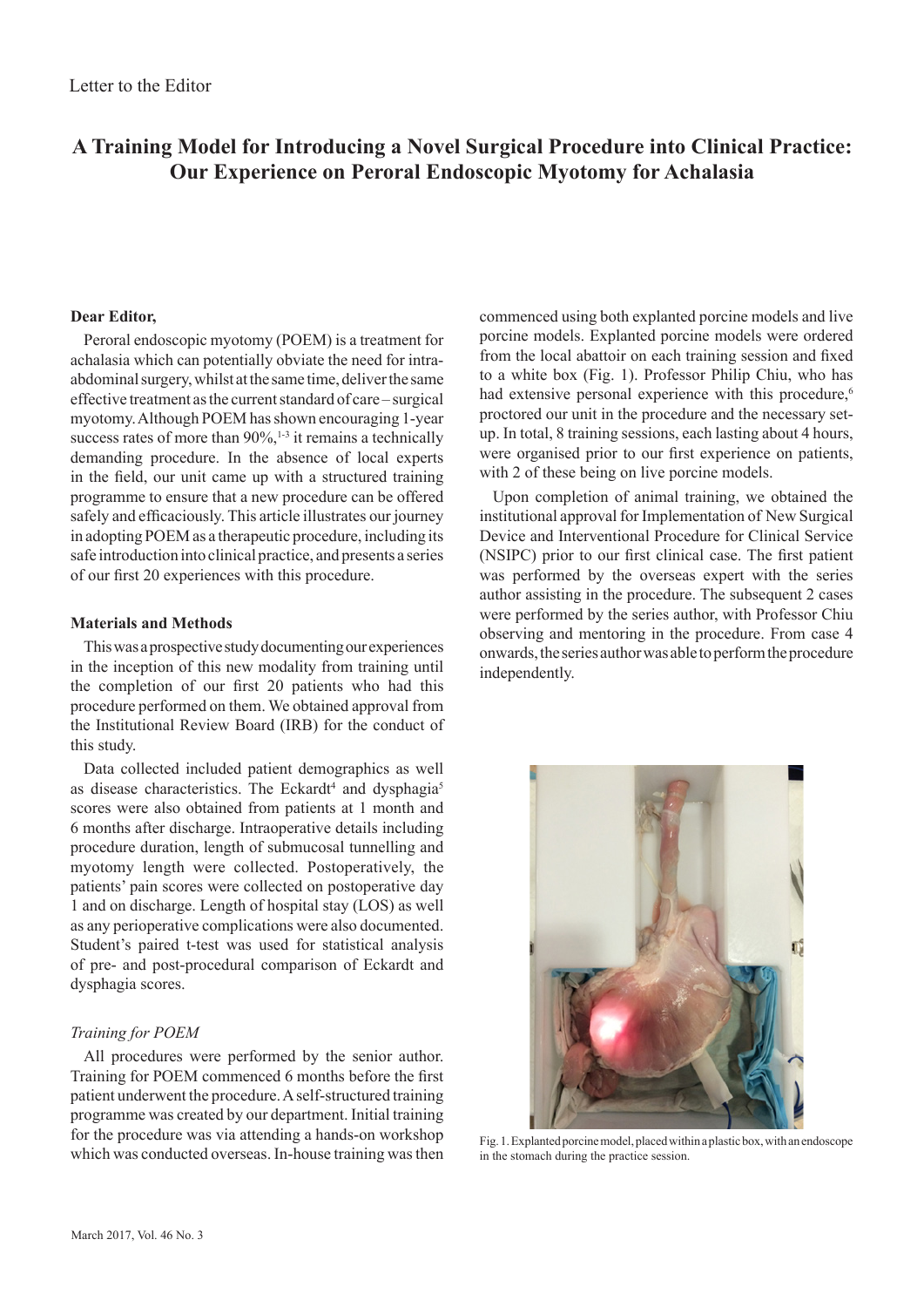## **Results**

Our experience with POEM thus far includes 20 consecutive patients, all of which have been reported in this study. Ten of our patients were male, with a median age of 50.5 (range, 39 to 68) years. The most common complaint amongst our patients was dysphagia. Median procedural duration was 150 (79 to 294) minutes, and median length of stay was 4 (range, 1 to 50) days (Table 1).

Pain score as measured on a Visual Analogue Scale (VAS) showed a mean of 2.9 on postoperative day 1, which declined to 1.1 by the day of discharge. Out of our 20 patients, 1 suffered a myocardial infarction and required percutaneous coronary intervention. The patient was eventually discharged well. There were no other complications in this series. Patients underwent a routine gastrograffin study and gastroscopy the day after, and as all the studies did not show any leak of contrast, all patients commenced a liquid diet on post-procedure day 1.

Excluding a patient who was eventually found to have pseudoachalasia and underwent definitive total gastrectomy,

| Table 1. Preoperative, Perioperative and Postoperative Findings |                |                                                  |                                         |                                              |                          |                               |                                              |                                 |                                          |
|-----------------------------------------------------------------|----------------|--------------------------------------------------|-----------------------------------------|----------------------------------------------|--------------------------|-------------------------------|----------------------------------------------|---------------------------------|------------------------------------------|
| Patient<br>No.                                                  | Age<br>(Years) | <b>Duration of</b><br><b>Symptoms</b><br>(Years) | <b>Previous</b><br><b>Interventions</b> | No. of<br><b>Previous</b><br>Intervention(s) | Achalasia<br><b>Type</b> | <b>Myotomy</b><br>Length (cm) | <b>Duration of</b><br>Procedure<br>(minutes) | Length of<br><b>Stay (Days)</b> | <b>Complications</b>                     |
| $\mathbf{1}$                                                    | 39             | $\mathbf{1}$                                     | Balloon<br>dilatation                   | $\mathbf{1}$                                 |                          |                               |                                              |                                 |                                          |
| $\mathbf{2}$                                                    | 62             | 0.25                                             | Nil                                     | $\boldsymbol{0}$                             |                          |                               |                                              |                                 |                                          |
| $\mathfrak{Z}$                                                  | 44             | $20\,$                                           | Balloon<br>dilatation                   | $\overline{2}$                               | $\mathbf{1}$             | 10                            | 95                                           | 5                               | Nil                                      |
|                                                                 |                |                                                  | Botox<br>injection                      | $\overline{3}$                               |                          |                               |                                              |                                 |                                          |
| $\overline{4}$                                                  | 63             | 0.67                                             | $\rm{Nil}$                              | $\overline{0}$                               | $\overline{2}$           | 10                            | 195                                          | 6                               | Nil                                      |
| 5                                                               | 55             | $10\,$                                           | Balloon<br>dilatation                   | $\,1$                                        | $\mathfrak{Z}$           | 13                            | 122                                          | $\overline{4}$                  | Nil                                      |
| 6                                                               | 62             | 45                                               | Surgical<br>myotomy                     | $\mathbf{1}$                                 | $\mathbf{2}$             | 13                            | 153                                          | $\overline{2}$                  | Nil                                      |
|                                                                 |                |                                                  | Balloon<br>dilataion                    | 3                                            |                          |                               |                                              |                                 |                                          |
| $\boldsymbol{7}$                                                | 52             | $\,1$                                            | Nil                                     | $\overline{0}$                               | $\sqrt{2}$               | 14                            | 140                                          | $\overline{4}$                  | Nil                                      |
| 8                                                               | 53             | $\sqrt{2}$                                       | Nil                                     | $\boldsymbol{0}$                             | $\overline{2}$           | 13                            | 161                                          | $\overline{4}$                  | Nil                                      |
| 9                                                               | 33             | $\mathbf{1}$                                     | Nil                                     | $\boldsymbol{0}$                             | $\overline{2}$           | 15                            | 101                                          | $\mathbf{1}$                    | Nil                                      |
| 10                                                              | 51             | 2.5                                              | Nil                                     | $\boldsymbol{0}$                             | $\sqrt{2}$               | 12                            | 94                                           | $\mathfrak{Z}$                  | Nil                                      |
| 11                                                              | 68             | 30                                               | <b>Botox</b><br>injection               | $\mathbf{1}$                                 | $\overline{3}$           | 15                            | 134                                          | $\sqrt{2}$                      | Nil                                      |
| 12                                                              | 67             | 0.875                                            | Nil                                     | $\boldsymbol{0}$                             | $\mathfrak{Z}$           | 13                            | 150                                          | 50                              | ST elevation<br>myocardial<br>infarction |
| 13                                                              | 23             | $3.5$                                            | Balloon<br>dilatation                   | $\mathbf{2}$                                 | $\mathbf{1}$             | $\boldsymbol{7}$              | 218                                          | 5                               | $\rm{Nil}$                               |
|                                                                 |                |                                                  | <b>Botox</b><br>injection               | $\mathbf{1}$                                 |                          |                               |                                              |                                 |                                          |
| 14                                                              | 34             | $\overline{3}$                                   | Nil                                     | $\overline{0}$                               | $\mathbf{1}$             | 10                            | 294                                          | 5                               | Nil                                      |
| 15                                                              | 33             | 5                                                | Nil                                     | $\boldsymbol{0}$                             | $\sqrt{2}$               | 14                            | 92                                           | $\sqrt{2}$                      | Nil                                      |
| 16                                                              | $38\,$         | $\overline{4}$                                   | Nil                                     | $\overline{0}$                               | $\overline{2}$           | 14                            | 163                                          | $\mathfrak{Z}$                  | Nil                                      |
| 17                                                              | 49             | $\overline{4}$                                   | Nil                                     | $\boldsymbol{0}$                             | $\sqrt{2}$               | 14                            | 140                                          | 3                               | Nil                                      |
| 18                                                              | $50\,$         | 4.5                                              | Nil                                     | $\boldsymbol{0}$                             | $\mathfrak{Z}$           | 16                            | 214                                          | $\overline{4}$                  | Nil                                      |
| 19                                                              | 49             | $10\,$                                           | Nil                                     | $\boldsymbol{0}$                             | $\mathbf{1}$             | $10\,$                        | 192                                          | $\overline{4}$                  | Nil                                      |
| $20\,$                                                          | 68             | 15                                               | Balloon<br>dilatation                   | 3                                            | $\mathbf{1}$             | 10                            | 133                                          | $\mathfrak{Z}$                  | Nil                                      |

| Table 1. Preoperative, Perioperative and Postoperative Findings |  |
|-----------------------------------------------------------------|--|
|-----------------------------------------------------------------|--|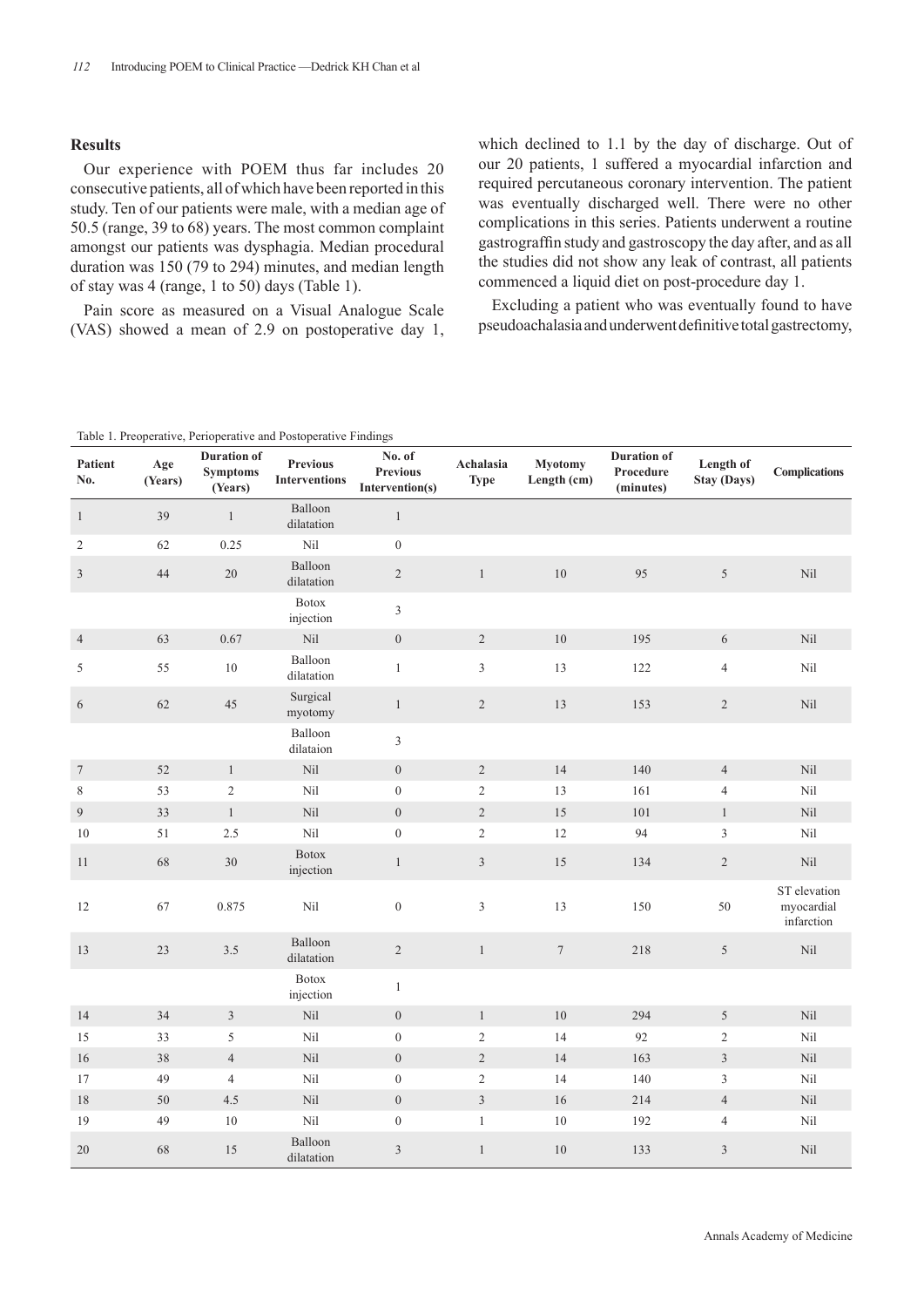19 patients were reviewed at 1 month, and 8 at 6 months. A statistically significant decrease was noted for the Eckardt score from 5.6 to 1.3 ( $P \le 0.001$ ) at 1 month and 0.9 ( $P =$ 0.002) at 6 months (Fig. 2). There was also a statistically significant decrease in the dysphagia score from 2.8 to 1.1 (*P*   $\leq 0.001$ ) at 1 month and to 1.1 ( $P = 0.014$ ) at 6 months. Our intraoperative experience varied most with our initial few cases. Our third case required 258 minutes for completion largely because of difficulty in approximating the mucosal edges of the incision. We needed to use an absorbable looped suture (Loop MAJ254; Olympus, Singapore) to close the mucosal defect. In our fourth case, the distal cap attachment dislodged during the procedure and again, we used the endoscopic biopsy forceps to retrieve the cap.

#### **Discussion**

A structured training and proctorship programme can be implemented for new procedures with successful results. We utilised a stepwise progressive approach from attending hands-on workshop, to training on animal models and proctoring in order to bring a new procedure to our institution. Our initial results with POEM have been encouraging.

The authors believe that a comprehensive training programme is key to ensuring that the introduction of a new procedure would be safe and successful. The use of simulation-based training prior to performing a procedure in a live patient has been described in a recent review published by Dawe et al.7 After evaluating the outcomes in both laparoscopic and endoscopic surgery, the authors concluded that there was strong evidence that preparatory simulation-based training improved overall outcomes. Bench-top training models in the form of explanted porcine models and anaesthetised animals were also suggested as suitable modes of training to reduce the learning curve in undertaking laparoscopic Roux-en-Y gastric bypass.<sup>8</sup>

Our training programme was designed specifically to achieve this. A two-pronged strategy was used to familiarise our unit with the procedure. We engaged the help of foreign experts through a mentorship programme on the setup and techniques in performing POEM. This was critical as POEM is a new technique in Singapore and no one else had expertise to perform this procedure. We also made use of animal models in our training, starting with porcine organs to practise on, graduating to live and anaesthetised animals. Sufficient time was also given to our unit to work as a team in performing this new procedure and to familiarise with the instruments and equipment used. We believe that this programme can be applied to the learning of other procedures and surgeries, not just for POEM.

We were able to achieve outcomes comparable to other



Fig. 2. Comparison of pre-, 1- and 6-months Eckardt scores. There was a statistically significant decline in the score from 5.6 to 1.3 ( $P \le 0.001$ ) and then to  $0.9 (P = 0.002)$ .

centres globally. At 6 months, most patients achieved improvement in their symptoms. This is concordant with other large volume centres which have achieved 98% to  $100\%$  success rates.<sup>9-11</sup> Only 1 of our patients (5.0%) suffered a serious adverse event. Our journey in the introduction of this new procedure showed that we encountered some technical difficulties in our first few cases, as well as an incorrect diagnosis of achalasia which was only discovered after POEM was performed. In spite of these initial difficulties in the first few cases, we were able to learn from these difficulties and subsequent cases were performed smoothly.

#### **Conclusion**

 A structured training programme can be implemented in a safe and effective fashion to improve the outcomes of the surgical procedures in general. Our initial experience with POEM has been encouraging and should be considered in the treatment armamentarium of achalasia.

#### REFERENCES

- 1. Bredenoord AJ, Rösch T, Fockens P. Peroral endoscopic myotomy for achalasia. Neurogastroenterol Motil 2014;26:3-12.
- 2. Familiari P, Gigante G, Marchese M, Boskoski I, Tringali A, Perri V, et al. Peroral endoscopic myotomy for esophageal achalasia: outcomes of the first 100 patients with short-term follow-up. Ann Surg 2016;263:82-7.
- 3. Chen X, Li QP, Ji GZ, Ge XX, Zhang XH, Zhao XY, et al. Two-year follow-up for 45 patients with achalasia who underwent peroral endoscopic myotomy. Eur J Cardiothorac Surg 2015;47:890-6.